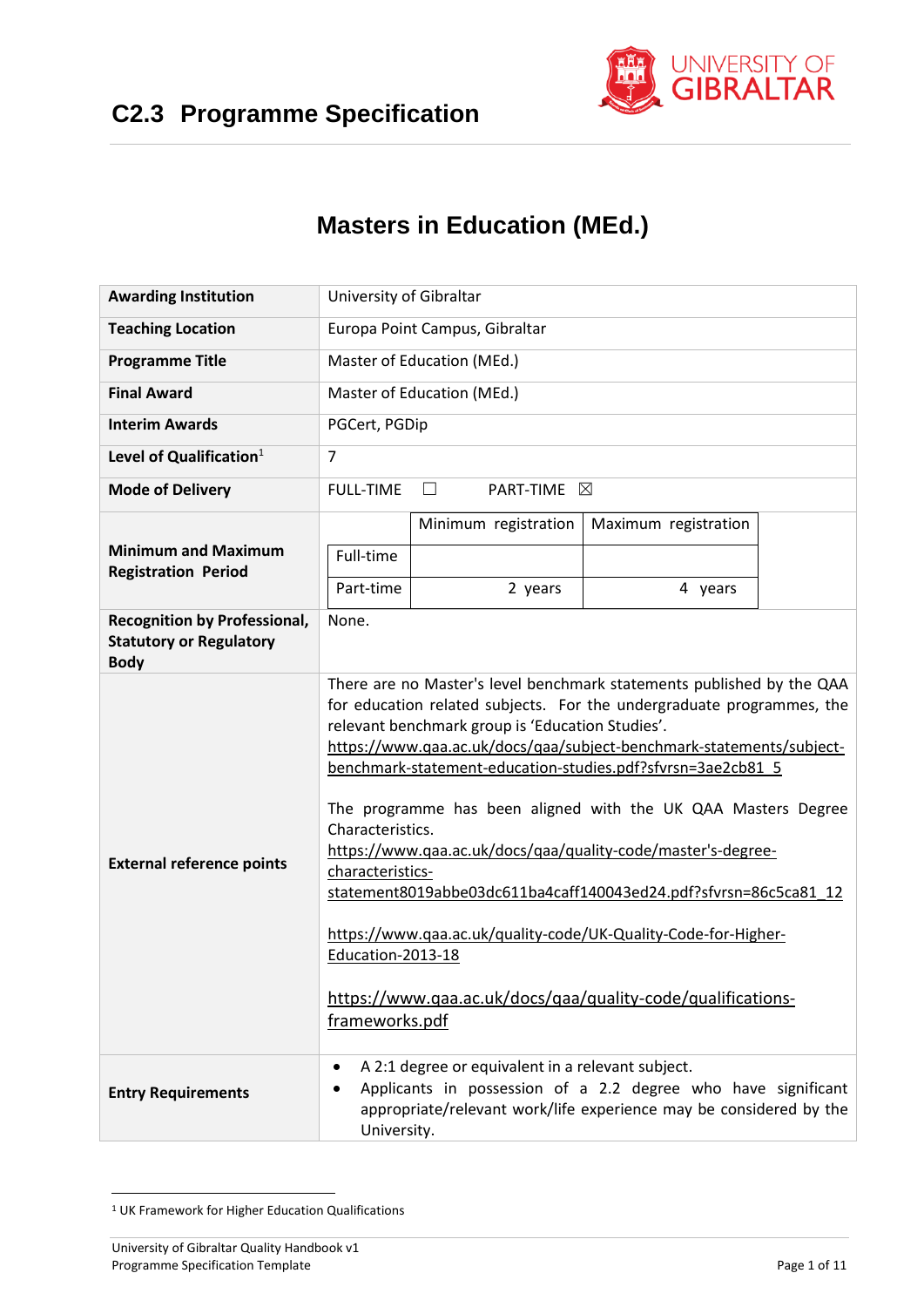

|                                                | Entrants must be in practice or have access to approved educational<br>$\bullet$<br>institutions wherein to practise.*<br>UK National Information Centre (UK ENIC) documentation must be<br>$\bullet$<br>provided for overseas qualifications to show comparability.<br>Proven ICT skills in word-processing, email and Internet are a<br>$\bullet$<br>requirement. Students must also be able to communicate their ideas<br>effectively in writing, in discussions and media presentations.<br>If English is not the student's first language they must have the<br>$\bullet$<br>following qualification as evidence of English language skills:<br>an IELTS score of 6.5 overall (and no less than 5.5 in any section).<br>Appropriate English language competence must be evidenced in<br>the form of certificated learning.<br>Accreditation of Prior Learning/Experience (APLE) - Students who can<br>٠<br>provide evidence of having attended similar programmes, obtained<br>equivalent awards and/or extensive specialist experience, may be<br>granted APLE and may be granted exemption from particular<br>programme modules.<br>*Should any candidate once enrolled on the MEd. programme find<br>themselves unable to access an educational institution, the University will<br>explore possible avenues to accommodate the student. This will be done<br>on a case-by-case basis and could involve assistance with the identification<br>of a new placement, deferment, etc. |
|------------------------------------------------|-------------------------------------------------------------------------------------------------------------------------------------------------------------------------------------------------------------------------------------------------------------------------------------------------------------------------------------------------------------------------------------------------------------------------------------------------------------------------------------------------------------------------------------------------------------------------------------------------------------------------------------------------------------------------------------------------------------------------------------------------------------------------------------------------------------------------------------------------------------------------------------------------------------------------------------------------------------------------------------------------------------------------------------------------------------------------------------------------------------------------------------------------------------------------------------------------------------------------------------------------------------------------------------------------------------------------------------------------------------------------------------------------------------------------------------------------------------------------------------------|
| <b>English Language</b><br><b>Requirements</b> | If English is not the student's first language they must have one of the<br>following qualifications as evidence of English language skills:<br>an IELTS score of 6.5 overall (and no less than 5.5 in any section).<br>Appropriate English language competence must be evidenced in the<br>form of certificated learning.                                                                                                                                                                                                                                                                                                                                                                                                                                                                                                                                                                                                                                                                                                                                                                                                                                                                                                                                                                                                                                                                                                                                                                |
| <b>Faculty/Department</b>                      | <b>School of Education</b>                                                                                                                                                                                                                                                                                                                                                                                                                                                                                                                                                                                                                                                                                                                                                                                                                                                                                                                                                                                                                                                                                                                                                                                                                                                                                                                                                                                                                                                                |
| <b>Date of Initial Approval</b>                |                                                                                                                                                                                                                                                                                                                                                                                                                                                                                                                                                                                                                                                                                                                                                                                                                                                                                                                                                                                                                                                                                                                                                                                                                                                                                                                                                                                                                                                                                           |
| Date last reviewed                             |                                                                                                                                                                                                                                                                                                                                                                                                                                                                                                                                                                                                                                                                                                                                                                                                                                                                                                                                                                                                                                                                                                                                                                                                                                                                                                                                                                                                                                                                                           |
|                                                | In the event of any inconsistency between the provisions of this Programme Specification and the provisions                                                                                                                                                                                                                                                                                                                                                                                                                                                                                                                                                                                                                                                                                                                                                                                                                                                                                                                                                                                                                                                                                                                                                                                                                                                                                                                                                                               |
|                                                | of the current University of Gibraltar Academic Regulations contained within the published Quality                                                                                                                                                                                                                                                                                                                                                                                                                                                                                                                                                                                                                                                                                                                                                                                                                                                                                                                                                                                                                                                                                                                                                                                                                                                                                                                                                                                        |

*Handbook, the provisions of the current Academic Regulations shall prevail.*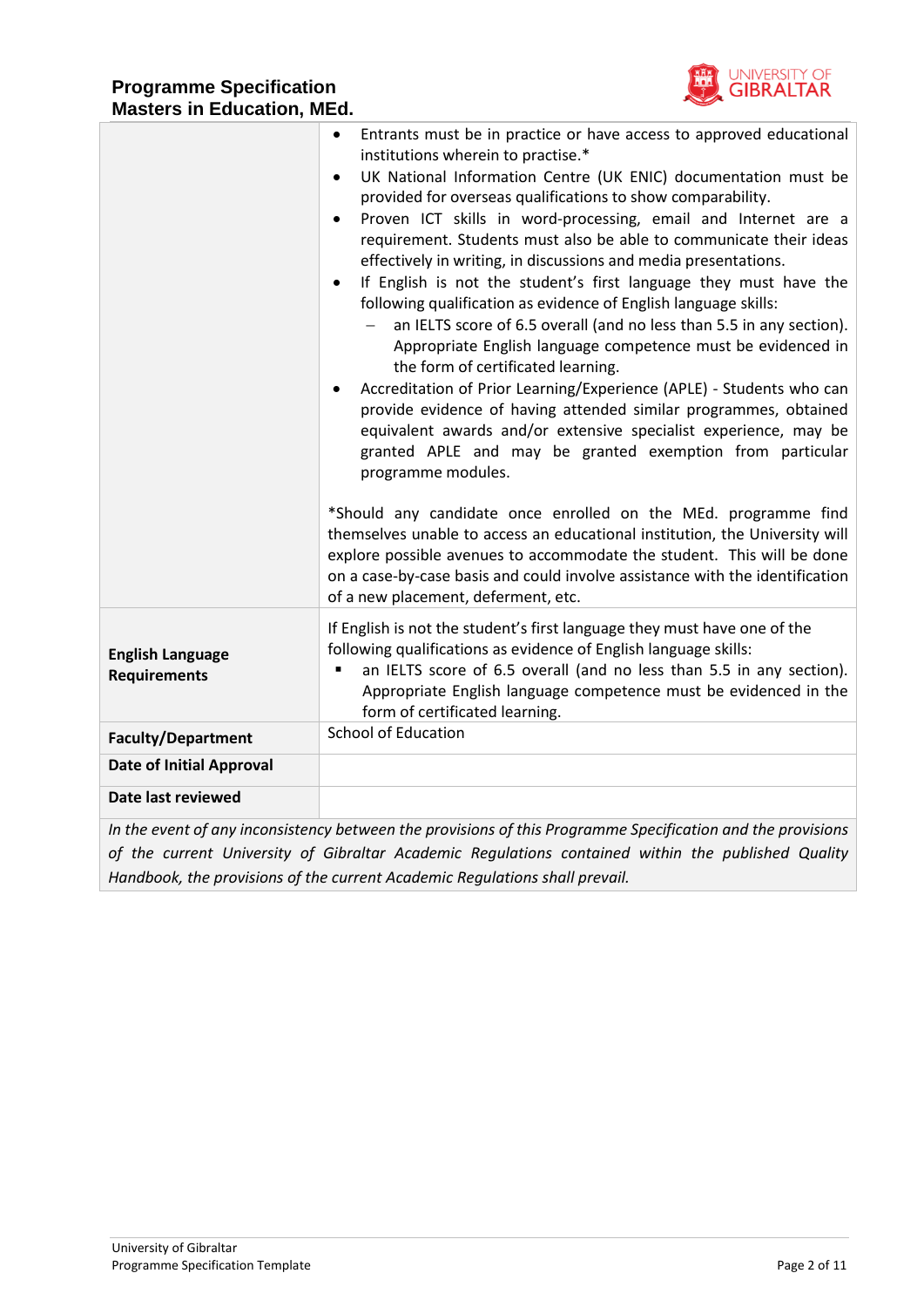

#### **1. Programme Outline**

The MEd. programme is a generalist master's degree which seeks to provide students with the opportunity to extend the breadth and depth of their existing knowledge and experience as members of the education profession. The MEd. programme is attractive to those wishing to enhance their knowledge and understanding of matters pertaining to the education discourse and for those wishing to further their career in education in Gibraltar and beyond.

As a postgraduate qualification the MEd. enables graduates to enhance their personal knowledge and understanding of issues and challenges relating to the field of education, to build on transferable skills and to develop personal capabilities in education pedagogy, policy and practice.

The MEd. programme welcomes graduates that have diverse and wide-ranging strengths and abilities. The programme enables students to develop in-depth and advanced knowledge informed by theory, research and professional practice.

The programme is designed as two-year part-time postgraduate degree comprising 180 credits.

#### **2. Programme Aim/s**

The main educational aim of this programme is to offer a challenging scheme of study which progresses students' ability to develop academic and practical insights into both established and emerging areas of discourse within the field of education.

The MEd. aims to enable students to:

- a. engage with fundamental questions concerning the aims, values and outcomes of education and its relationship to society;
- b. be research-informed individuals who are able to critically engage with theory, research and literature in order to identify and evaluate concepts and ideas relevant to education;
- c. appreciate the problematic nature of educational theory, policy and practice;
- d. be reflective individuals who understand practice in terms of research and policy and can develop capacity to improve their own, and that of other learners', learning experience;
- e. be reflexive individuals who co-construct knowledge with learners and other professionals;
- f. direct the movement of education policy within their professional environments;
- g. undertake an independent research project on a topic within an area of interest.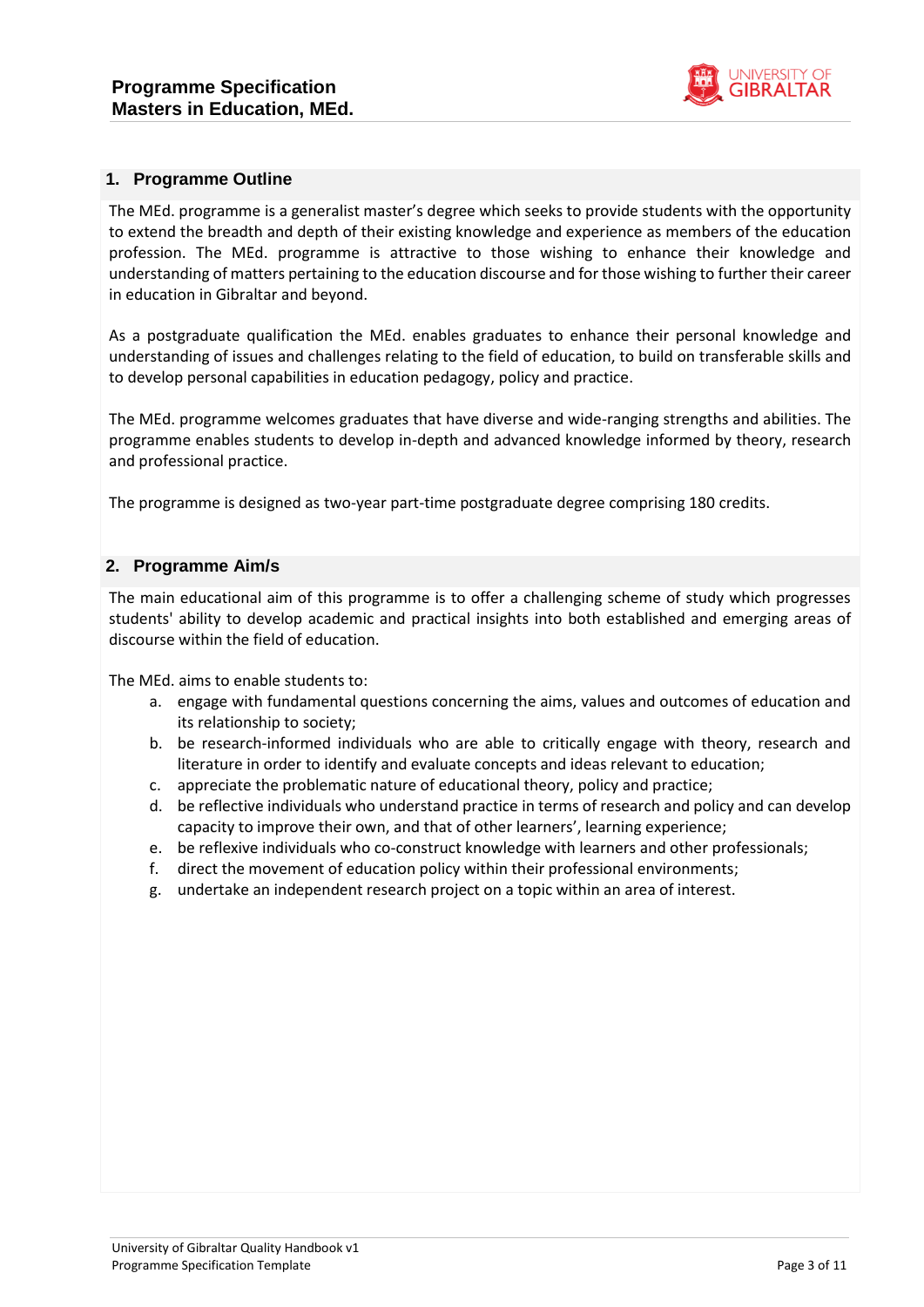

# **3. Programme Learning Outcomes**

On successful completion of the programme the student will be able to:

| Α.<br>Knowledge &<br>Understanding | critically engage with fundamental questions concerning the constructs,<br>$\bullet$<br>aims, values and outcomes of 'education';<br>demonstrate critical knowledge and understanding of theories of<br>$\bullet$<br>reflection and reflexivity in relation to professional practice and<br>personal development;<br>critically evaluate current changes in the educational landscape and the<br>٠<br>implications of this for practice;<br>reflect on the role of the teacher in discussions of controversial issues<br>and draw critically on a range of educational resources to develop<br>pedagogical strategies and policies to inform future practice;<br>debate and evaluate international approaches towards education and<br>curriculum. |
|------------------------------------|----------------------------------------------------------------------------------------------------------------------------------------------------------------------------------------------------------------------------------------------------------------------------------------------------------------------------------------------------------------------------------------------------------------------------------------------------------------------------------------------------------------------------------------------------------------------------------------------------------------------------------------------------------------------------------------------------------------------------------------------------|
| В.<br><b>Intellectual Skills</b>   | critically analyse current education-related issues, drawing on evidence<br>$\bullet$<br>from theory, policy, research and practice;<br>critically evaluate the relationship between educational theories and<br>$\bullet$<br>professional practice;<br>apply theories and concepts to a range of real-world educational<br>contexts;<br>synthesise and lucidly evaluate alternative views to commonly accepted<br>perspectives;<br>reflect critically on their skills, knowledge and understanding to support<br>٠<br>the development of critical thinking and understanding of the personal<br>and professional self.                                                                                                                            |
| C.<br><b>Practical Skills</b>      | respond flexibly to change in their practice and within their institutions;<br>$\bullet$<br>guide their institutions/places of work and colleagues towards a<br>forward-looking teaching and learning ethos, using research and<br>literature to underpin their ideas;<br>have the capacity to handle ideas and scrutinize information in critical,<br>evaluative and analytical ways;<br>plan and carry out complex projects e.g. independent research projects;<br>understand the significance and limitations of theory and research.<br>$\bullet$                                                                                                                                                                                              |
| D.<br><b>Transferable Skills</b>   | express, present and defend ideas clearly and unambiguously in writing<br>and through the spoken word;<br>actively listen and respond appropriately to the ideas of others when<br>$\bullet$<br>working cooperatively or collaboratively;<br>take responsibility for their learning and continuous personal<br>development;<br>show sensitivity and respect for diverse values and beliefs and a<br>professional commitment to ethical practices;<br>be systematic and methodical when working on projects, when<br>problem-solving or when developing new processes/policies.                                                                                                                                                                     |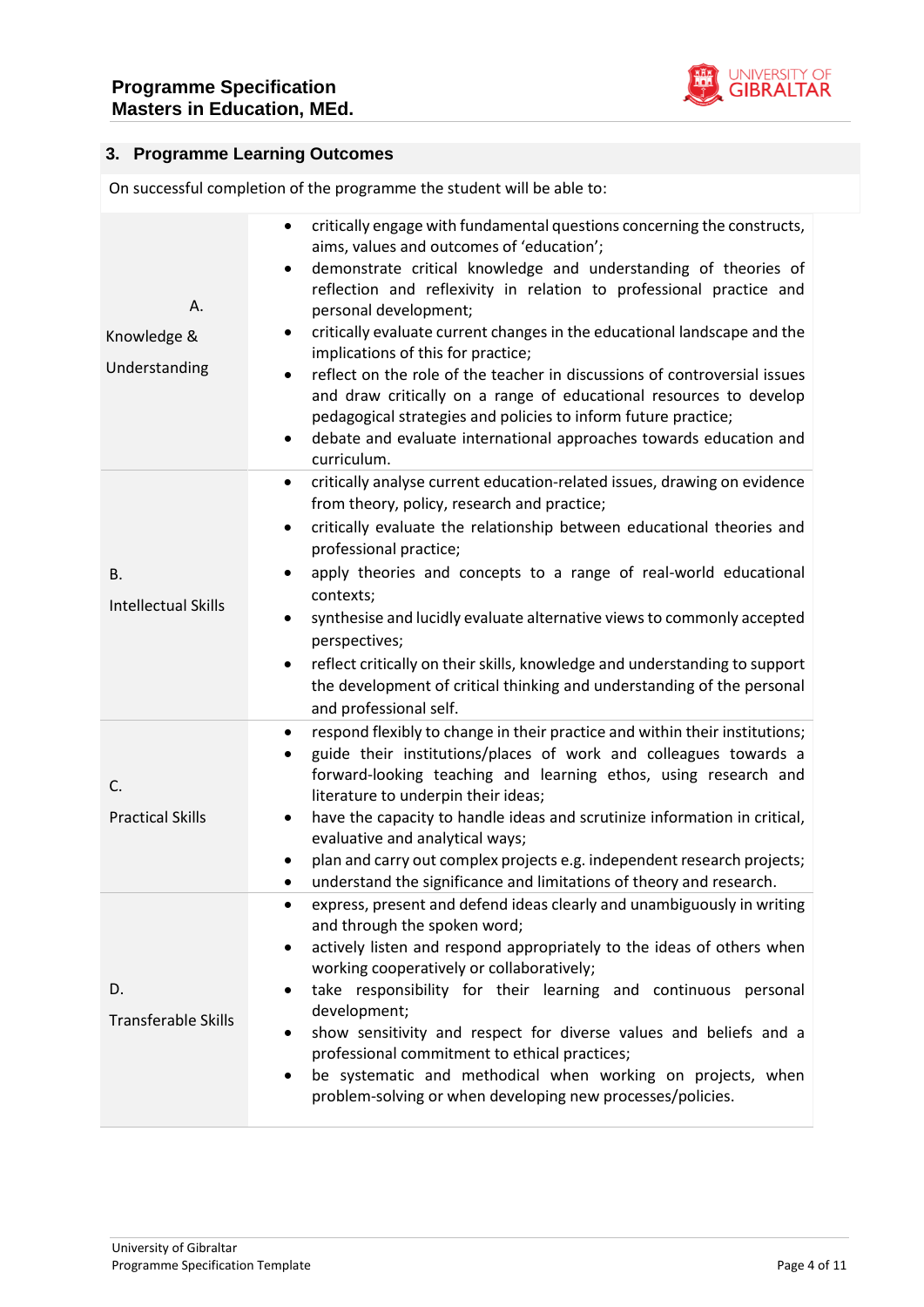

### **4. Learning, Teaching and Assessment Strategy**

The assessment focus throughout is at a level 7 standard. Assessment methods reflect the theoretical and practical approaches of the modules.

Assessment is an integral part of the teaching and learning process. Knowledge and understanding of the principles of assessment for learning are reflected in the approaches to assessment on the taught programme.

The assessment methods comprise both formative and summative assessment. The **formative assessment**  is designed to assess student's progress and to serve as feedback to both students and lecturers. The formative assessment methods include prompt feedback on course work, individual and group feedback on participatory exercises, student presentations and case studies, as well as reflective papers. It will thus progress the students' learning and provide an opportunity to feed forward into future summative assessments. The aim of the **summative assessment** is to determine whether the student has met the relevant module learning outcomes, which in turn contribute to the overall programme learning outcomes. Feedback on formative and summative assessments will be delivered in a timely manner (typically within 20 working days) and will assist students to improve in future assessments.

Students will engage with independent and group study in a supportive framework of teaching and learning. This is presented in a variety of formats, from in-class exercises, extended essays, seminar presentations, and project work, appropriate to the level of study and the particular content of each module in the programme. Participatory learning will form the common core of all teaching and learning activities facilitating opportunities for students to engage in collaborative critical discussions and to receive peer and tutor feedback. This engagement with the process develops their appreciation of the importance of a range of approaches to assessment within the field of education in order to facilitate learning.

The assessment strategy across the MEd. programme has been designed to ensure that students are equipped with the knowledge, skills and practice experiences to drive research-informed improvements to pedagogy, policy and practice. A diversity of assessment methods will be used to assess the programme which may include:

- Commentaries
- Research-based assignments
- Presentations (individual and group)
- Case study analysis
- Videos
- Podcasts
- Reports
- Reflective Logs
- Strategic Plans
- Summative essays

Note: For formative and summative assessment information please see Appendix A (attached separately).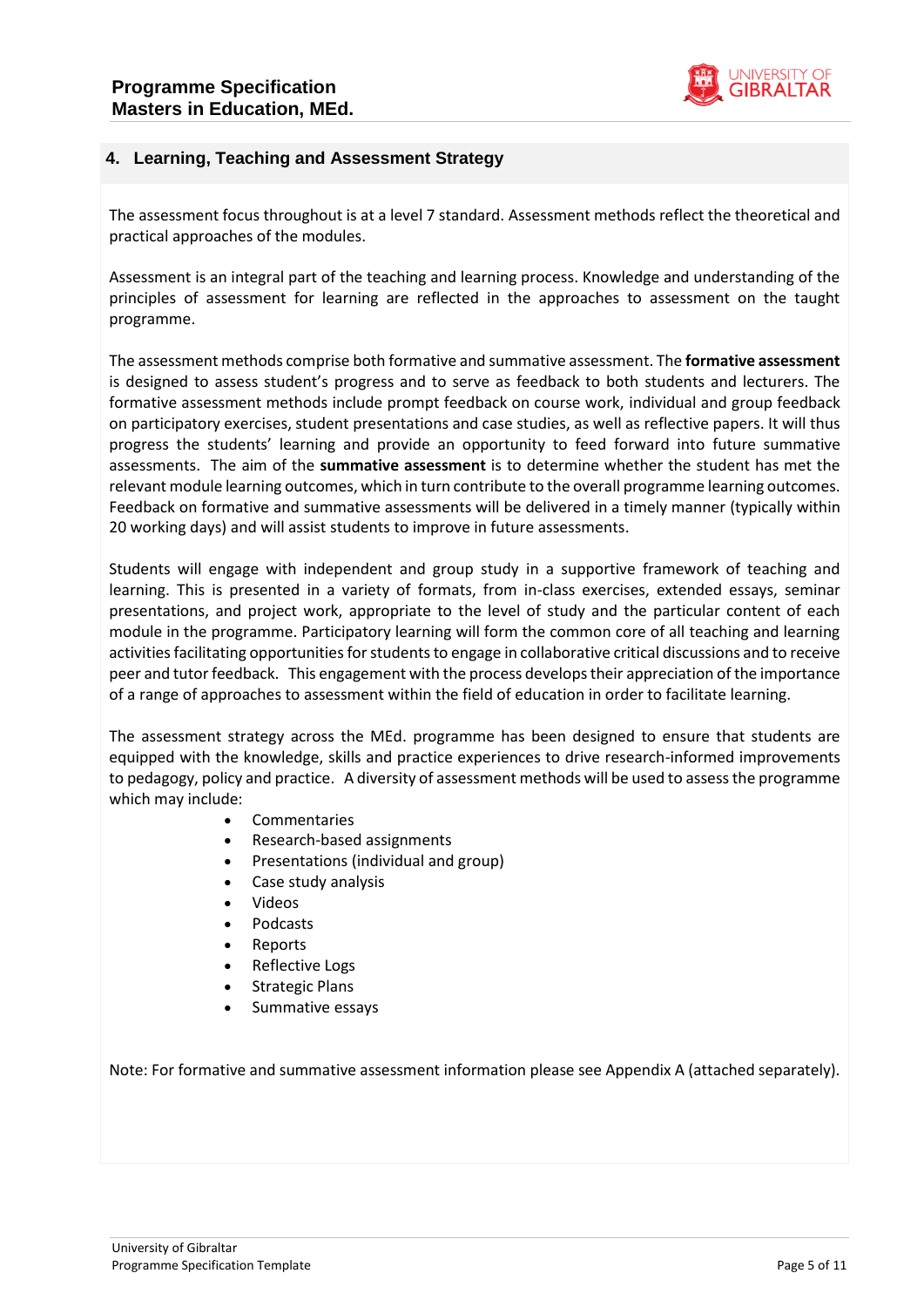

# **5. Programme content and structure**

#### **Level 7 (Year 1)**

| Module<br>Code | <b>Module Title</b>                                                                     | <b>Credits</b> | <b>Semester</b> | <b>Compulsory</b><br>or Optional |
|----------------|-----------------------------------------------------------------------------------------|----------------|-----------------|----------------------------------|
| MED71500       | The Foundations of Education                                                            | 15             | Semester 1      | C                                |
| MED71501       | The Reflective and Reflexive<br>Professional*                                           | 15             | Semester 1      | $C^*$                            |
| MED71502       | The Reciprocity of Professionalism*                                                     | 15             | Semester 2      | $C^*$                            |
| MED71503       | A Critical Perspective on 21 <sup>st</sup> Century<br>Teaching, Learning and Assessment | 15             | Semester 2      | C                                |
| MED71504       | Educating for Citizenship and Diversity                                                 | 15             | Semester 3      | C                                |
|                | <b>TOTAL</b>                                                                            | 75             |                 |                                  |

\*Students who have undertaken a PGCE in the previous 5 years would be exempted from these 2 modules.

#### **Level 7 (Year 2)**

| <b>Module</b><br>Code | <b>Module Title</b>                                            | <b>Credits</b> | <b>Semester</b>  | <b>Compulsory</b><br>or Optional |
|-----------------------|----------------------------------------------------------------|----------------|------------------|----------------------------------|
| MED71505              | Perspectives on Curriculum and Policy                          | 15             | Semester 1       | C                                |
| MED71506              | Leadership and Management in Education:<br>Theory and Practice | 15             | Semester 1       | C                                |
| MED71507              | Understanding Research in Education                            | 15             | Semester 2       | C                                |
| MED71508              | Independent Research Project                                   | 60             | Semester 2 and 3 | C                                |
|                       | ΤΟΤΑL                                                          | 105            |                  |                                  |

# **6. Variation/s to the Academic Regulations: Taught Programmes**

None.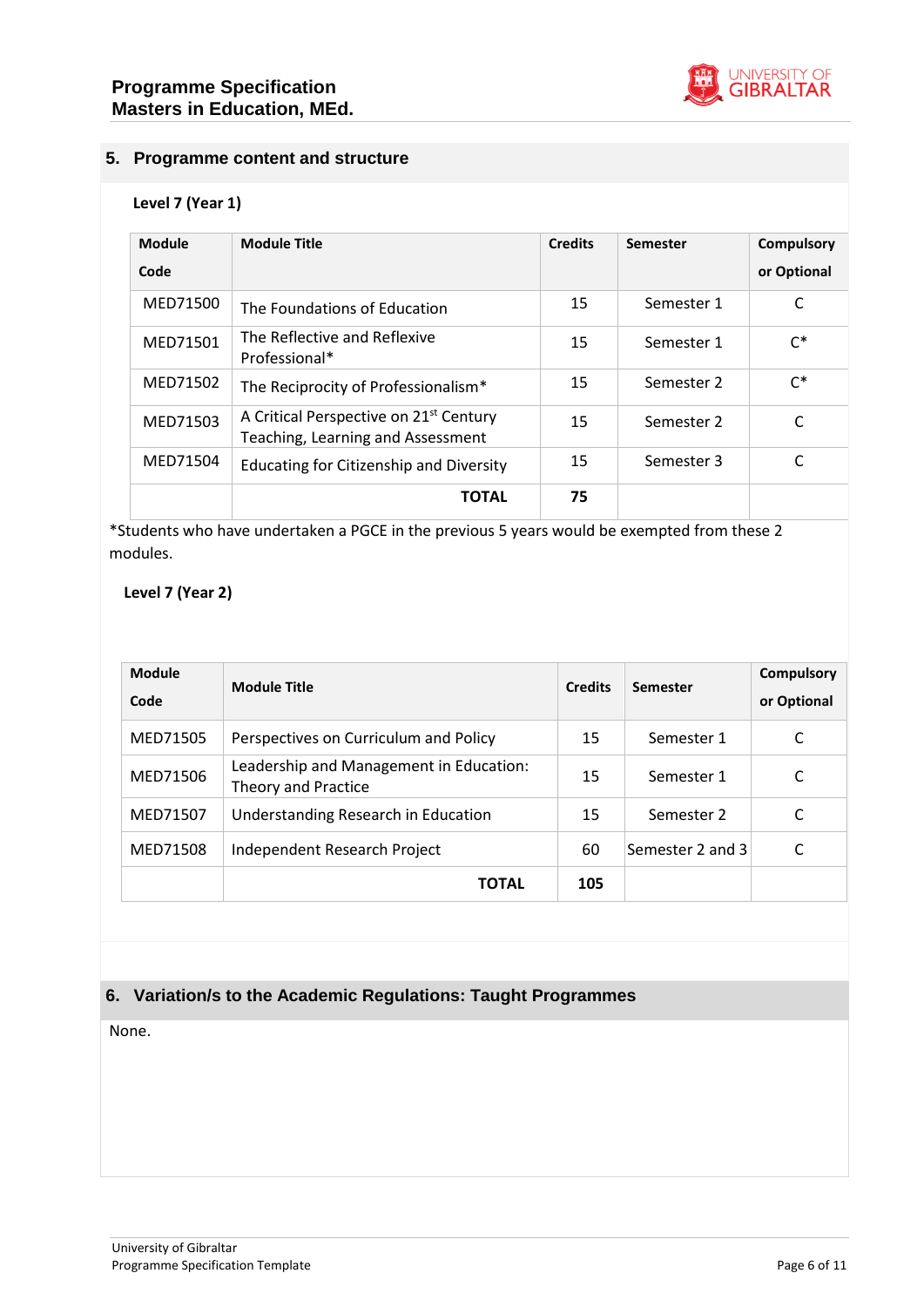

## **7. Programme credits and intermediate Awards (exit points)**

| Award                    | <b>Credits</b> | <b>Credit level</b><br>(FHEQ) |
|--------------------------|----------------|-------------------------------|
| Postgraduate Certificate | 60 credits     |                               |
| Postgraduate Diploma     | 120 credits    |                               |
| Master's Degree          | 180 credits    |                               |

#### **8. Career and Study Opportunities**

Graduates of the MEd. programme are well placed to enhance their career in education in Gibraltar and beyond. The programme is structured to provide 'real-world learning' through tasks and projects linked to practice, offered through our partnership with education institutions and the Department of Education.

Students undertaking the MEd. are typically those wishing to further their studies after achieving an undergraduate degree with qualified teacher status or an undergraduate degree followed by a PGCE and who want to deepen their knowledge and understanding of issues related to education with a view to enhancing their personal practice, enhancing the education provision within their professional environment and be drivers of professional discourse within their associated education authority. The improvement of individuals' skills will then add value to the teaching body in Gibraltar.

The programme is linked to the Gibraltar Department of Education's aims to develop highly specialised and effective teachers as part of its education plan of 2017.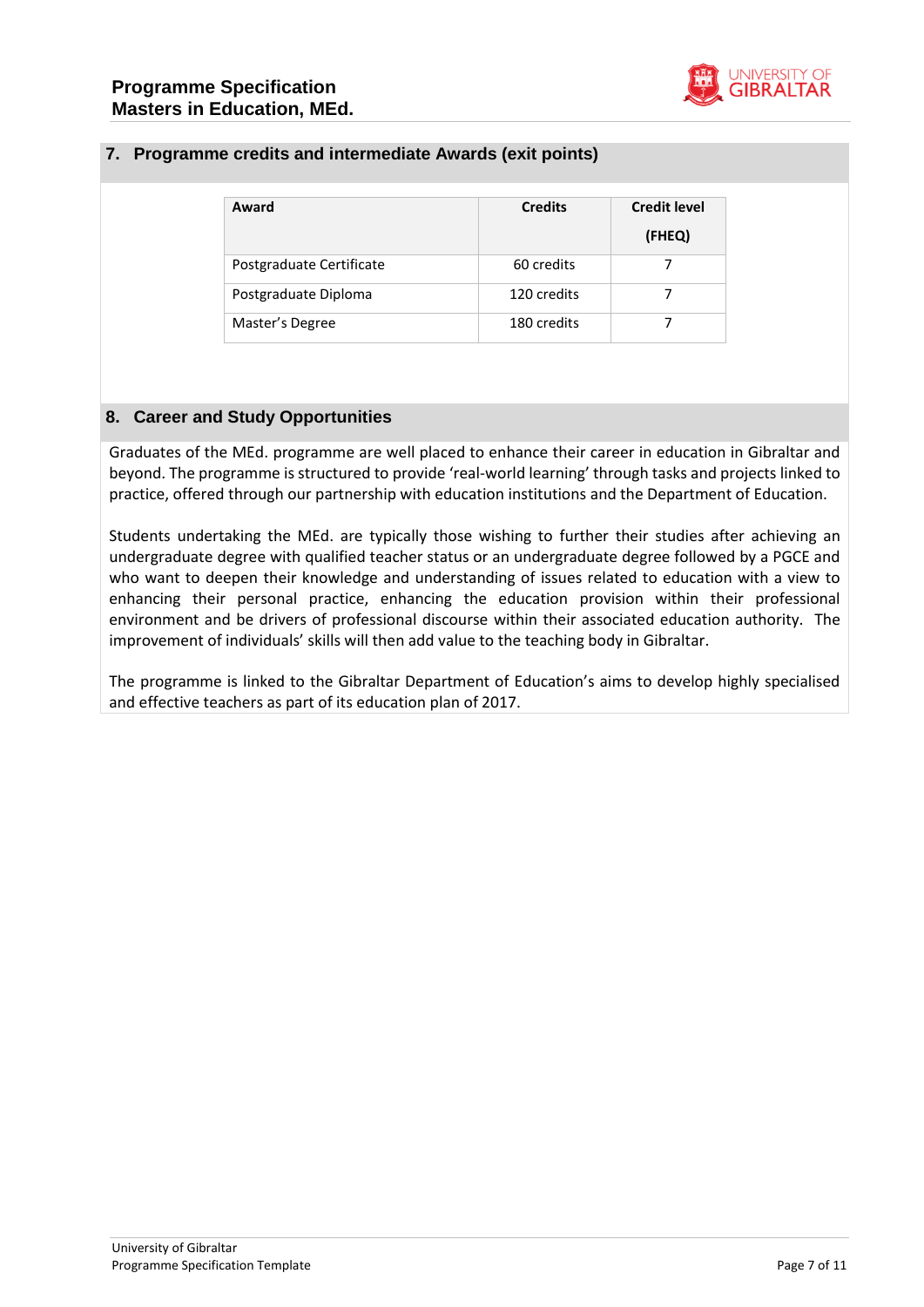

# **9. Programme Map (part-time)**

| <b>YEAR 1</b>                                            |                                                                                      |                                                                                                                      |                                                                                                             |                                                                                             |  |  |  |
|----------------------------------------------------------|--------------------------------------------------------------------------------------|----------------------------------------------------------------------------------------------------------------------|-------------------------------------------------------------------------------------------------------------|---------------------------------------------------------------------------------------------|--|--|--|
|                                                          | SEMESTER 1<br>Sep-Dec                                                                |                                                                                                                      | <b>SEMESTER 2</b><br>Jan-Apr                                                                                | <b>SEMESTER 3</b><br>May-Aug                                                                |  |  |  |
| MED 71500<br><b>The</b><br>Foundations of<br>Education   | MED 71501<br>The Reflective<br>and Reflexive<br>Professional                         | MED 71502<br>The Reciprocity<br>of<br>Professionalism                                                                | MED 71503<br>Critical<br>Perspective on<br>21 <sup>st</sup> Century<br>Teaching, Learning<br>and Assessment | MED 71504<br><b>Educating for Citizenship</b><br>and Diversity                              |  |  |  |
| Modules running parallel<br>Modules running parallel     |                                                                                      |                                                                                                                      |                                                                                                             |                                                                                             |  |  |  |
|                                                          |                                                                                      | <b>YEAR 2</b>                                                                                                        |                                                                                                             |                                                                                             |  |  |  |
| <b>SEMESTER 1</b><br>Sep-Dec                             |                                                                                      |                                                                                                                      | <b>SEMESTER 2</b><br>Jan-Apr                                                                                | <b>SEMESTER 3</b><br>May-Aug                                                                |  |  |  |
| MED 71505<br>Perspectives on<br>Curriculum and<br>Policy | MED 71506<br>Leadership and<br>Management in<br>Education                            | MED 71507<br><b>MED 71508</b><br>Understanding<br>Independent<br>Research in<br><b>Research Project</b><br>Education |                                                                                                             | <b>MED 71508</b><br>Independent Research<br>Project<br>First submission point: 31<br>August |  |  |  |
|                                                          | Modules running parallel                                                             |                                                                                                                      | Modules running consecutively                                                                               |                                                                                             |  |  |  |
|                                                          |                                                                                      | <b>YEAR 3</b>                                                                                                        |                                                                                                             |                                                                                             |  |  |  |
|                                                          | <b>SEMESTER 1</b><br>Sep-Dec                                                         |                                                                                                                      |                                                                                                             |                                                                                             |  |  |  |
|                                                          | MED 71508<br>Independent Research Project<br>Second submission point: 31<br>December |                                                                                                                      |                                                                                                             |                                                                                             |  |  |  |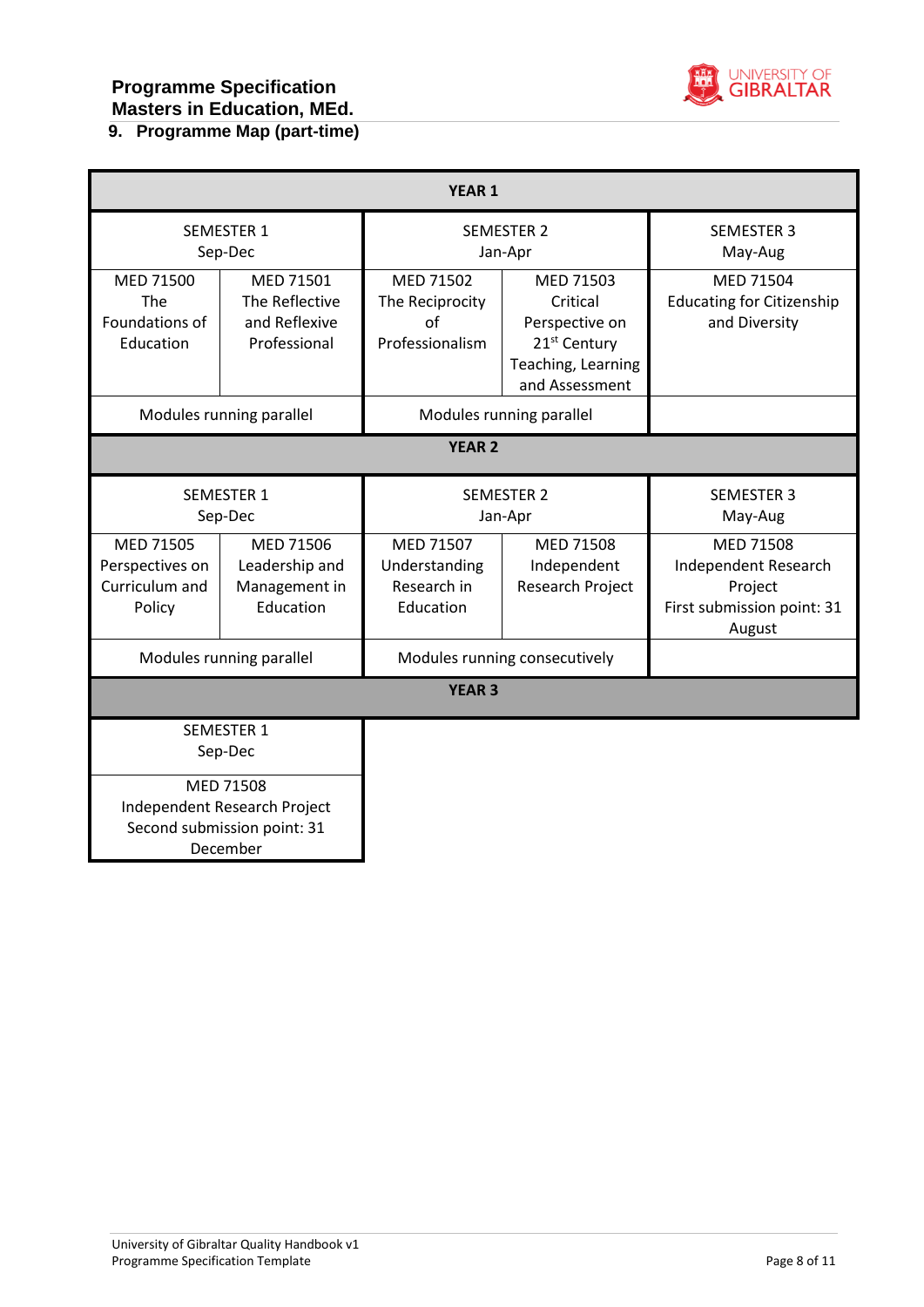# **Programme Specification Masters in Education, MEd.**



| 10. Assessment of Learning Outcomes                                                                                                                                                                               |                                                |                                                                  |                                                         | <b>CORE MODULES</b>                                                                       |                                                                                      |                                                           |                                                                                 |                                                    |                                                    |
|-------------------------------------------------------------------------------------------------------------------------------------------------------------------------------------------------------------------|------------------------------------------------|------------------------------------------------------------------|---------------------------------------------------------|-------------------------------------------------------------------------------------------|--------------------------------------------------------------------------------------|-----------------------------------------------------------|---------------------------------------------------------------------------------|----------------------------------------------------|----------------------------------------------------|
| Upon completion of the program, students will be able to:                                                                                                                                                         | Foundations of<br><b>MED71500</b><br>Education | Reflective & Reflexive<br>The<br>Professional<br><b>MED71501</b> | <b>MED71502-The</b><br>Professionaism<br>Reciprocity of | Learning & Assessment<br>MED71503 - Critical<br>Perspectives on 21st<br>Century Teaching, | for Citizenship, Diversity<br>Educating<br>$\perp$<br>& Inclusion<br><b>MED71504</b> | Perspectives on<br>Curriculum & Policy<br><b>MED71505</b> | ≪<br>Education: Theory<br>Management in<br>Leadership &<br>MED71506<br>Practice | Research in Education<br>Understanding<br>MED71507 | Independent Research<br><b>MED71508</b><br>Project |
| KNOWLEDGE AND UNDERSTANDING<br>Α.                                                                                                                                                                                 |                                                |                                                                  |                                                         |                                                                                           |                                                                                      |                                                           |                                                                                 |                                                    |                                                    |
| Critically engage with fundamental questions concerning the<br>constructs, aims, values and outcomes of 'education'.                                                                                              | <b>FS</b>                                      | <b>FS</b>                                                        |                                                         | <b>FS</b>                                                                                 | <b>FS</b>                                                                            | <b>FS</b>                                                 | F                                                                               |                                                    |                                                    |
| Demonstrate critical knowledge and understanding of theories of<br>reflection and reflexivity in relation to professional practice and<br>personal development.                                                   |                                                | <b>FS</b>                                                        | F                                                       | F                                                                                         | F                                                                                    |                                                           | F                                                                               | FS*                                                | FS*                                                |
| Critically evaluate current changes in the educational landscape and<br>the implications of this for practice.                                                                                                    | <b>FS</b>                                      | F.                                                               |                                                         | <b>FS</b>                                                                                 | <b>FS</b>                                                                            | <b>FS</b>                                                 | <b>FS</b>                                                                       | FS*                                                | FS*                                                |
| Reflect on the role of the teacher in discussions of controversial<br>issues and draw critically on a range of educational resources to<br>develop pedagogical strategies and policies to inform future practice. |                                                | <b>FS</b>                                                        |                                                         | <b>FS</b>                                                                                 | <b>FS</b>                                                                            | F                                                         | F                                                                               | FS*                                                | FS*                                                |
| Debate and evaluate international approaches towards education<br>and curriculum.                                                                                                                                 | F                                              |                                                                  |                                                         |                                                                                           | F                                                                                    | FS                                                        | <b>FS</b>                                                                       | $FS*$                                              | FS*                                                |
| <b>INTELLECTUAL SKILLS</b><br><b>B.</b>                                                                                                                                                                           |                                                |                                                                  |                                                         |                                                                                           |                                                                                      |                                                           |                                                                                 |                                                    |                                                    |
| Critically analyse current education-related issues, drawing on<br>evidence from theory, policy, research and practice;                                                                                           | <b>FS</b>                                      | F                                                                |                                                         | FS                                                                                        | <b>FS</b>                                                                            | <b>FS</b>                                                 | FS                                                                              | <b>FS</b>                                          | <b>FS</b>                                          |
| Critically evaluate the relationship between educational theories and<br>professional practice.                                                                                                                   | <b>FS</b>                                      |                                                                  |                                                         | <b>FS</b>                                                                                 | <b>FS</b>                                                                            |                                                           | F                                                                               | <b>FS</b>                                          | <b>FS</b>                                          |
| Apply theories and concepts to a range of real-world educational<br>contexts.                                                                                                                                     | <b>FS</b>                                      | <b>FS</b>                                                        |                                                         | <b>FS</b>                                                                                 | <b>FS</b>                                                                            | <b>FS</b>                                                 | F                                                                               | <b>FS</b>                                          | <b>FS</b>                                          |
| Synthesise and lucidly evaluate alternative views to commonly<br>accepted perspectives.                                                                                                                           | F                                              |                                                                  |                                                         | <b>FS</b>                                                                                 |                                                                                      | F                                                         | <b>FS</b>                                                                       | <b>FS</b>                                          | <b>FS</b>                                          |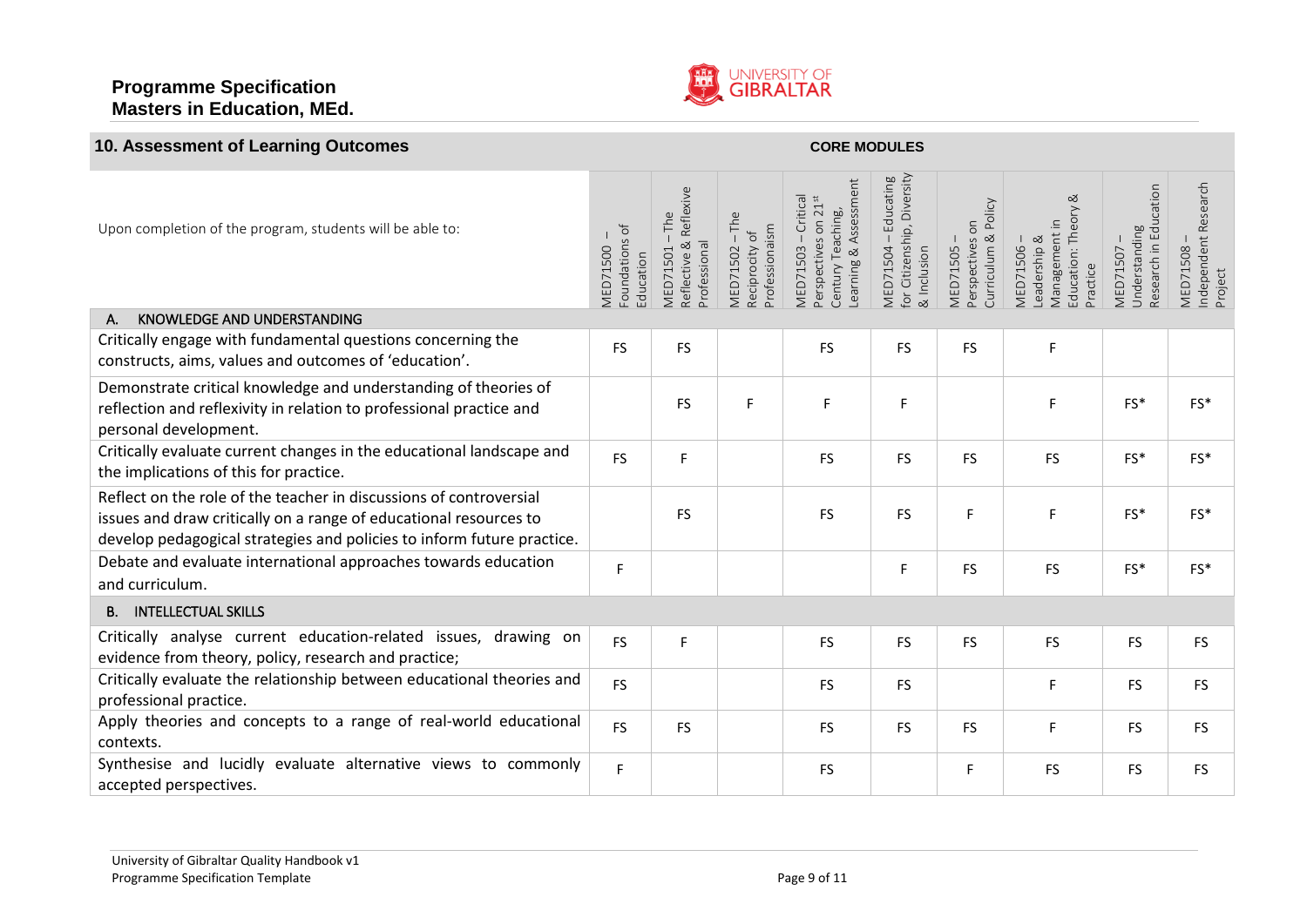

| Upon completion of the program, students will be able to:                                                                                                                      | MED71500 -<br>Foundations of<br>Education | MED71501 – The<br>Reflective & Reflexive<br>Professional | MED71502-The<br>Professionaism<br>Reciprocity of | Learning & Assessment<br>MED71503 – Critical<br>Perspectives on 21 <sup>st</sup><br>Century Teaching, | MED71504 – Educating<br>for Citizenship, Diversity<br>& Inclusion | Curriculum & Policy<br>MED71505 -<br>Perspectives on | ವ<br>Management in<br>Education: Theory<br>MED71506 -<br>Leadership &<br>Practice | Research in Education<br>MED71507 -<br>Understanding | MED71508 –<br>Independent Research<br>Project |
|--------------------------------------------------------------------------------------------------------------------------------------------------------------------------------|-------------------------------------------|----------------------------------------------------------|--------------------------------------------------|-------------------------------------------------------------------------------------------------------|-------------------------------------------------------------------|------------------------------------------------------|-----------------------------------------------------------------------------------|------------------------------------------------------|-----------------------------------------------|
| Reflect critically on their skills, knowledge and understanding to<br>support the development of critical thinking and understanding of the<br>personal and professional self. | F                                         | <b>FS</b>                                                | FS                                               | <b>FS</b>                                                                                             | $\mathsf F$                                                       |                                                      |                                                                                   | F                                                    | F                                             |
| <b>PRACTICAL SKILLS</b><br>C.                                                                                                                                                  |                                           |                                                          |                                                  |                                                                                                       |                                                                   |                                                      |                                                                                   |                                                      |                                               |
| Respond flexibly to change in their practice and within their<br>institutions.                                                                                                 |                                           |                                                          | <b>FS</b>                                        |                                                                                                       |                                                                   | S                                                    |                                                                                   | <b>FS</b>                                            | <b>FS</b>                                     |
| Guide their institutions/places of work and colleagues towards a<br>forward-looking teaching and learning ethos, using research and<br>literature to underpin their ideas.     |                                           |                                                          | FS                                               | <b>FS</b>                                                                                             | FS                                                                | <b>FS</b>                                            | <b>FS</b>                                                                         | $FS*$                                                | FS*                                           |
| Have the capacity to handle ideas and scrutinize information in critical,<br>evaluative and analytical ways.                                                                   | <b>FS</b>                                 | <b>FS</b>                                                |                                                  | <b>FS</b>                                                                                             | <b>FS</b>                                                         | <b>FS</b>                                            | <b>FS</b>                                                                         | <b>FS</b>                                            | <b>FS</b>                                     |
| Plan and carry out complex projects e.g. independent research<br>projects.                                                                                                     |                                           |                                                          | FS                                               |                                                                                                       | <b>FS</b>                                                         | S                                                    | S                                                                                 | S                                                    | S.                                            |
| Understand the significance and limitations of theory and research.                                                                                                            | <b>FS</b>                                 |                                                          |                                                  | F                                                                                                     | F                                                                 | F                                                    | <b>FS</b>                                                                         | $\sf S$                                              | S                                             |
| D. TRANSFERABLE SKILLS                                                                                                                                                         |                                           |                                                          |                                                  |                                                                                                       |                                                                   |                                                      |                                                                                   |                                                      |                                               |
| Express, present and defend ideas clearly and unambiguously in<br>writing and through the spoken word.                                                                         | <b>FS</b>                                 | <b>FS</b>                                                | <b>FS</b>                                        | <b>FS</b>                                                                                             | FS                                                                | <b>FS</b>                                            | <b>FS</b>                                                                         | <b>FS</b>                                            | <b>FS</b>                                     |
| Take responsibility for their learning and continuous personal<br>development.                                                                                                 | F.                                        | <b>FS</b>                                                |                                                  | F                                                                                                     | F                                                                 | F.                                                   | F                                                                                 | <b>FS</b>                                            | <b>FS</b>                                     |
| Show sensitivity and respect for diverse values and beliefs and a<br>professional commitment to ethical practices.                                                             |                                           | F                                                        | <b>FS</b>                                        | <b>FS</b>                                                                                             | <b>FS</b>                                                         | F.                                                   | <b>FS</b>                                                                         | <b>FS</b>                                            | <b>FS</b>                                     |
| Actively listen and respond appropriately to the ideas of others when<br>working cooperatively or collaboratively.                                                             | F.                                        |                                                          | <b>FS</b>                                        | F                                                                                                     | F                                                                 | F                                                    |                                                                                   |                                                      |                                               |
| Be systematic and methodical when working on projects, when<br>problem-solving or when developing new processes/policies.                                                      | <b>FS</b>                                 | F                                                        | FS                                               | <b>FS</b>                                                                                             | $\mathsf F$                                                       | F                                                    | <b>FS</b>                                                                         | $\sf S$                                              | S                                             |
| <b>KEY</b><br><b>F</b> = Formative assessment $S$ = Summative assessment                                                                                                       | <b>FS</b>                                 |                                                          |                                                  | = Formative AND Summative assessment                                                                  |                                                                   |                                                      |                                                                                   |                                                      |                                               |